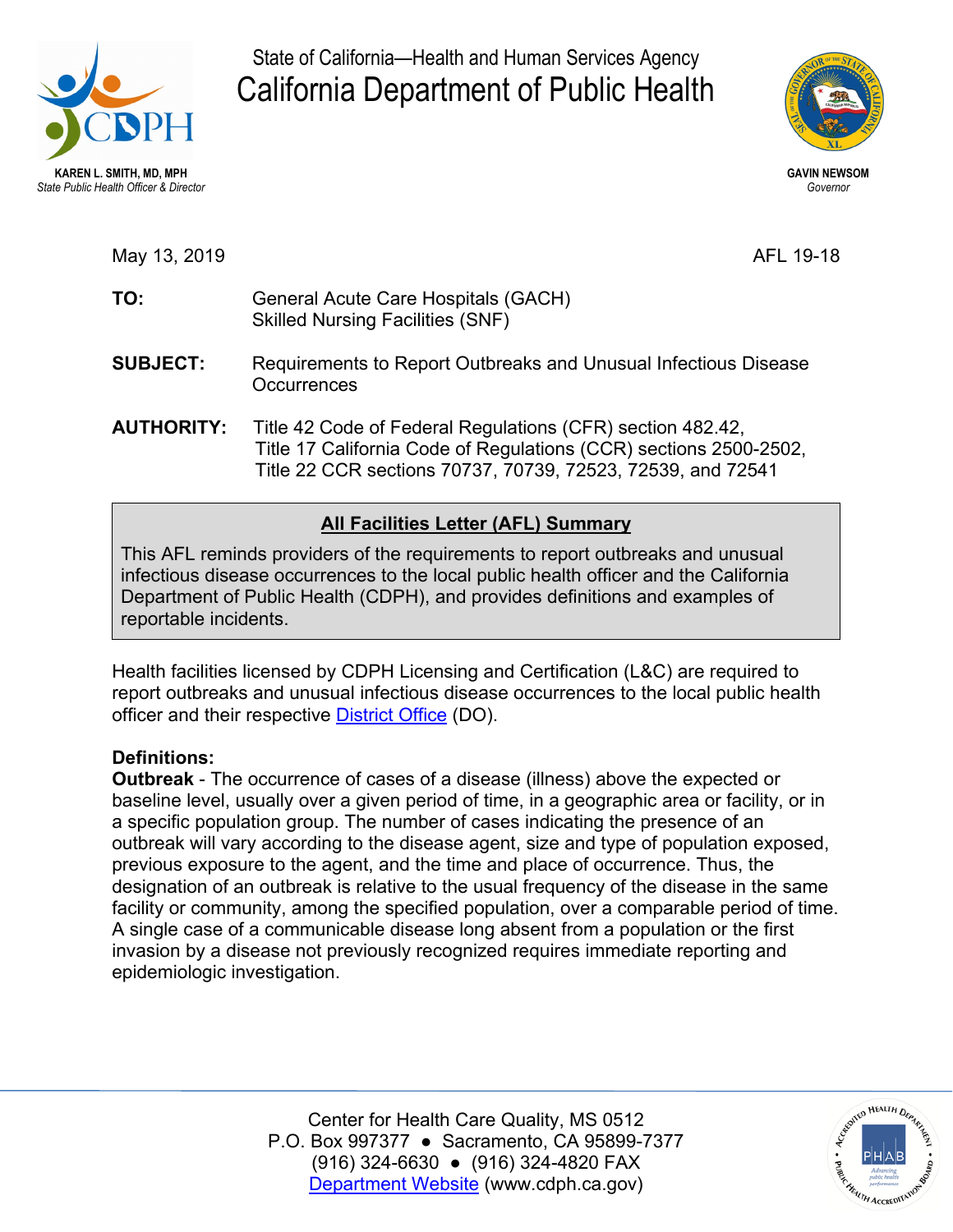May 13, 2019 AFL 19-18 Page 2

 **Unusual Disease** - A rare disease or a newly apparent or emerging disease or syndrome of uncertain etiology which a health care provider has reason to believe could possibly be caused by a transmissible infectious agent or microbial toxin.

 **Unusual Occurrences** - Occurrences such as epidemic outbreaks, poisonings, fires, major accidents, death from unnatural causes or other catastrophes and unusual occurrences which threaten the welfare, safety or health of patients, personnel or visitors.

## **Examples of Reportable Incidents:**

 outbreaks or unusual infectious disease occurrences that should be reported: CDPH is aware that licensed facilities are interpreting these requirements differently. To improve understanding of the requirements, CDPH provides the following examples of

- Single case of colonization or infection with a novel multi-drug resistant organism (MDRO) that was never previously or only rarely encountered in California, such as:
	- *Candida auris*
	- **nd** mcr-1-producing bacteria
	- Vancomycin-resistant *Staphylococcus aureus* (VRSA)
	- **pan-resistant MDRO**
- • Single case of measles in a patient not placed into airborne isolation precautions upon facility entry, or a healthcare worker or other employee
- Single cases of healthcare-associated legionellosis
- Single case of healthcare-associated invasive group A beta hemolytic *Streptococcus*
- Cluster or suspected transmission of methicillin-resistant *S. aureus* (MRSA) colonization or infection in a neonatal intensive care unit (NICU) or other highrisk location (Note: should be reported upon identification of the MRSA cluster while awaiting results of genetic-relatedness testing if performed)
- Cluster or suspected transmission of any MDRO
- Outbreak or increased incidence of disease due to any infectious agent occurring in residents or persons working in the facility, such as:
	- **Staphylococci**
	- Vancomycin-resistant *enterococci* (VRE)
	- **•** Pseudomonas
	- **Clostridium difficile**
	- Carbapenem-resistant enterobacteriaceae (CRE)
	- multi-drug resistant *Acinetobacter*
- pneumonia, or respiratory syncytial virus • Intra-facility infectious disease outbreak of influenza, gastroenteritis,
- Infections associated with transfusions, biologics, contaminated medications, replacement fluids, or commercial products
- Foodborne infectious disease outbreak
- Clusters of positive tuberculosis test conversions
- Single case of active pulmonary or laryngeal tuberculosis in a nursing home resident or employee